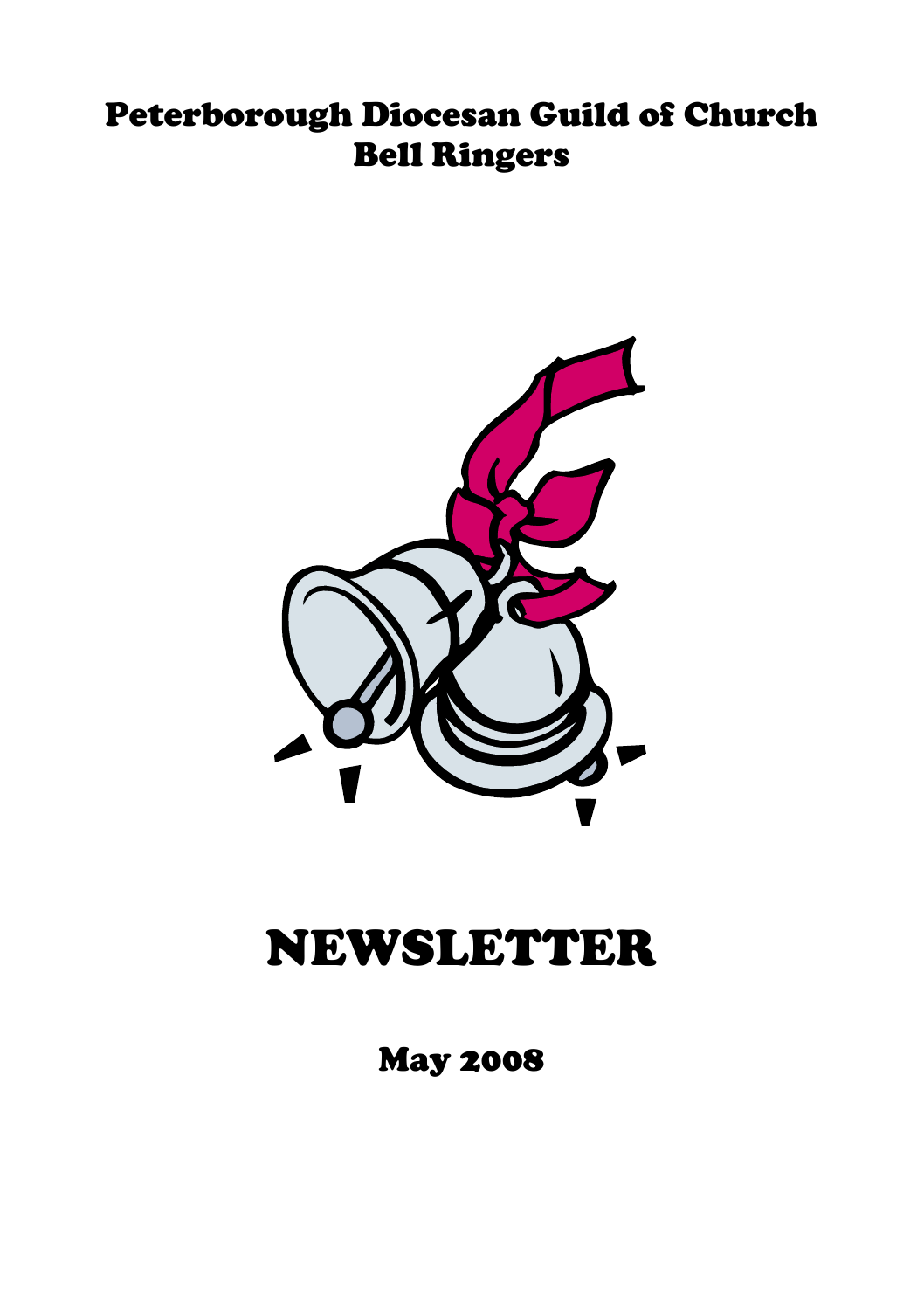## Index

| News from the Branches: |  |
|-------------------------|--|
|                         |  |
|                         |  |
|                         |  |
|                         |  |
|                         |  |
|                         |  |
|                         |  |
|                         |  |
|                         |  |
|                         |  |

Apologies for the late arrival of this newsletter.

The next deadline is: **Monday 14th July** 

## It would be really fine if all branches could file a contribution, so please keep a note of your branch's exploits and send it on!

jillvharvey@yahoo.co.uk 01327340666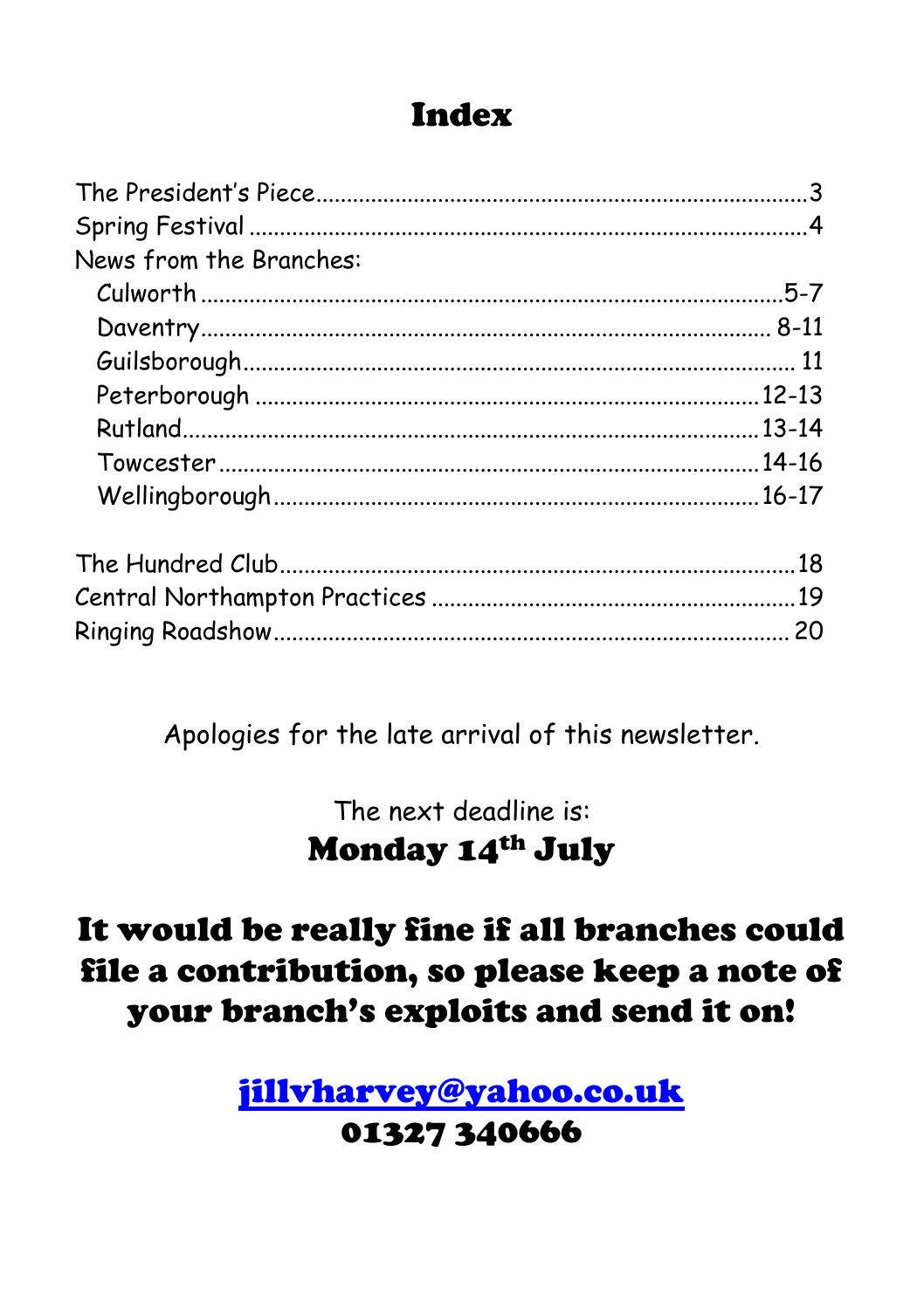## The President's Piece

What a difference a year, or rather 11 months make! Easter Saturday 2007 was a beautiful warm sunny day, Easter Saturday 2008 was anything but warm and sunny - cold, windy with snow showers. On both days the Sponsored Walk and Cycle Ride took place.

Fifteen cyclists and fourteen walkers took part in the event, not quite so many as last year. The walk took a different route away from the reservoir starting along a ridge with good views - when they could be seen through the snow. A short break was taken by some of the group by the church in Brooke, a lovely village.

We then returned to Manton by a different route and met the cyclists in the pub for lunch. The cyclists found the conditions very tough with walking the only option on the odd occasion. Walkers were pleased they had finished at this point, but cyclists had still to finish. Many thanks to the organisers and the coffee providers.

Child Protection is changing again, but not yet. Information from the diocese for the future is not the same as the information in the Ringing World. Let's hope everything gets sorted out properly.

Have an enjoyable Summer's ringing.

Brenda Dixon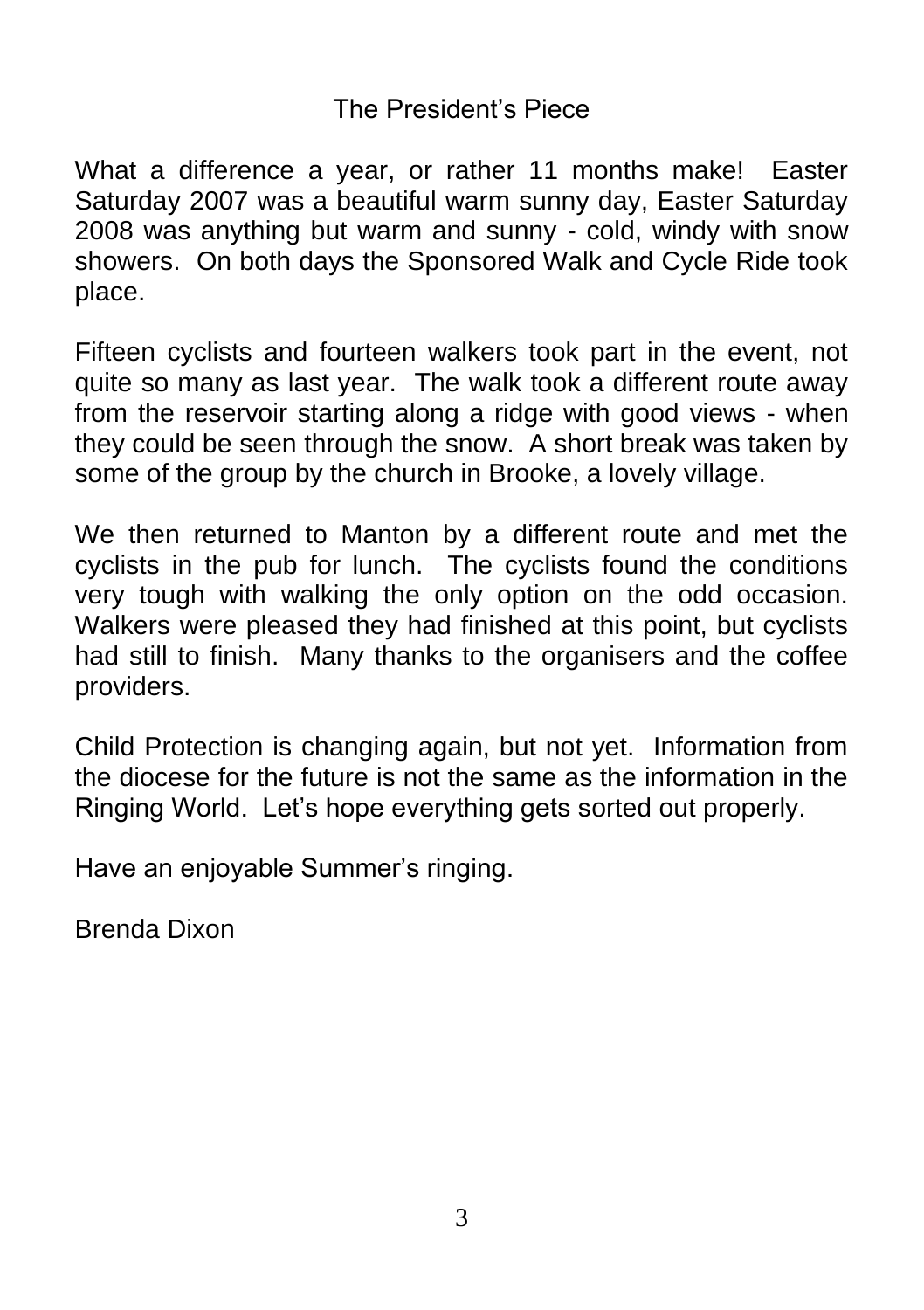## **SPRING FESTIVAL**

The Spring Festival and six bell striking competition attracted eight tower teams to Braunston in the Daventry Branch on Saturday, April 26. The venue attracted support but very few went to the three towers open on the way. After the draw they rang in an orderly fashion other than disruption caused by three newspaper photographers in the ringing room. A running buffet was provided in the vestry room. Although Braunston has a relatively heavy ring, every band completed the test piece with no easy let-outs for the judges.

The vote of thanks was proposed by Trevor Jarvis (Northampton Branch). Phil Cahill and Mick Fiander won the two 100-club prizes. Bell fund grants were approved for Kislingbury £200; Charwelton £3,250; Kettering £300; Chacombe £2,650. Our President urged every member to sell at least one quiz sheet at £1 each for the bell fund. Derek Sibson as President of the Central Council of Church Bellringers urged us to buy tickets now for the Ringing Roadshow at Stoneleigh on September 5 and 6.

Guild Master, Colin Lee, introduced the judge - Brian Foley. Brian, assisted by two fellow Weedon ringers, Jill and Mike Harvey, announced the results:

- 1 Rushden ........... 4 faults 2 Heyford ..................................5 faults 3 Rothwell .................................7 faults 4 Pattishall ................................9 faults
- 5 Badby ..................................14 faults
- 6 Yelvertoft..............................15 faults
- 7 Long Buckby .........................22 faults
- 8 Braunston (Monday club) ........30 faults

The Weaver Shield was presented to Simon Dixon for the Rushden band for a year, for the third time since 1986.

To conclude, thirty three crowded into Daventry for an evening of good ten bell ringing.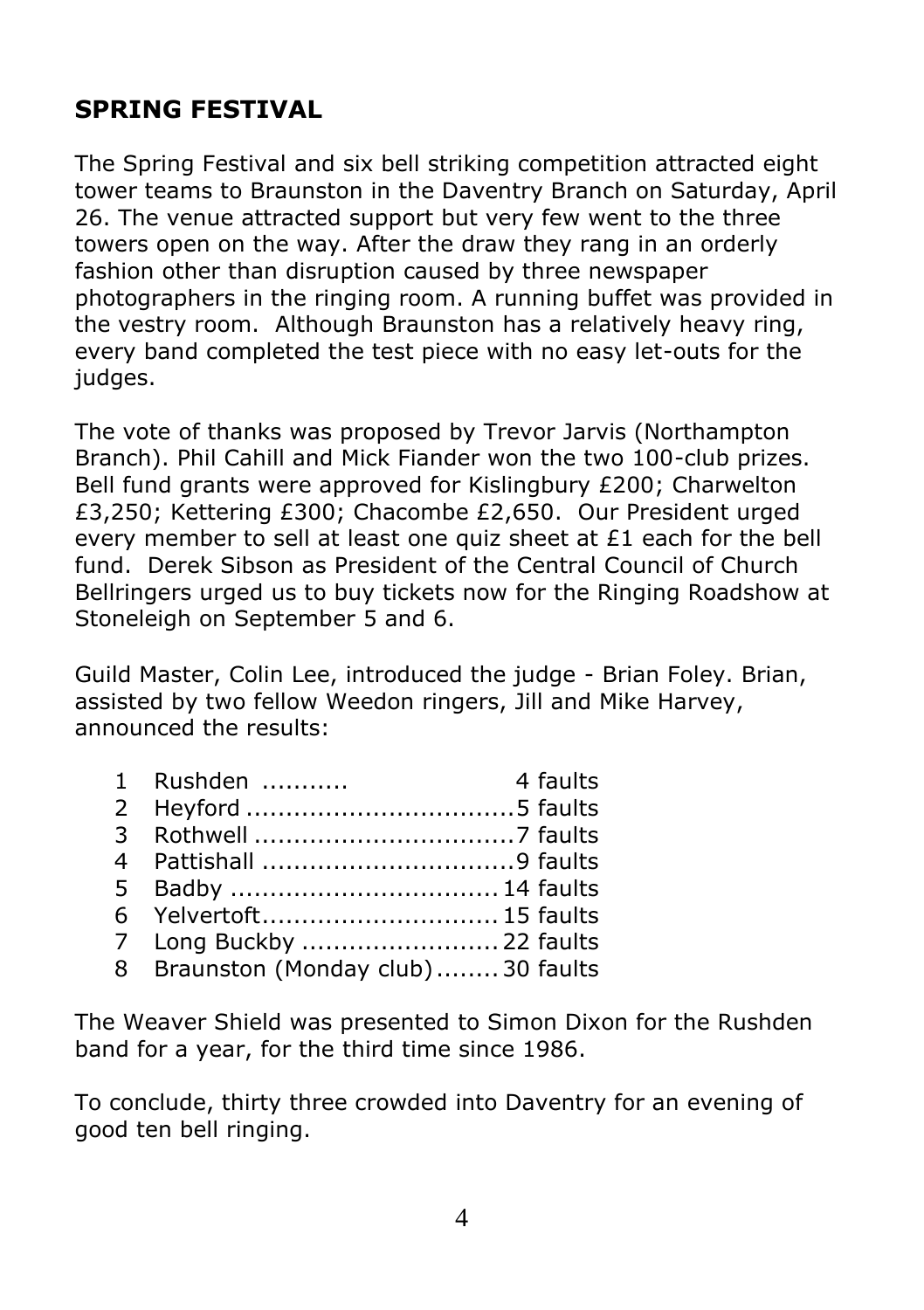# NEWS FROM THE BRANCHES

## CULWORTH - welcome to new Correspondent Graham White

### TEMPORORARY TOWER CLOSURE

Within the next few weeks, Whitfield tower will have to cease ringing for a few weeks, owing to impending repair works due to take place on the tower. Work on constructing a ringing chamber in Helmdon tower is also due to take place fairly soon.

#### BRANCH AGM

On Saturday January 19th, the Branch AGM, took place on the very fine ring of 8 bells at Kings Sutton. Good ringing was achieved, and a very thought provoking Service was conducted the the Vicar, Father Roger Bellamy, with our ringing master also becoming the Music master for the afternoon.

Following a short walk from the Church, a sumptous tea was provided by Dee Thobourne and helpers in Kings Sutton's new Memorial Hall. Those present particularly enjoyed Dee's Home-made Butternut Squash soup which was served up with a teaspoonful on mint sauce.

The Meeting itself ran very smoothly, with Ian and Sara retiring from their many years of Chairman and Secretary [Sara also combining this with that of news letter correspondent] which they had both held for a number of years. The meeting sincerely thanked them both very the great deal of hard work that they have put into their times in office over the years.

Mr. Martin Rowling of Culworth, kindly agreed to stand as Branch Chairman, with Vivienne of Brackley, being persuaded to take up the role of Branch Secretary. Martin was replaced as the Branch treasurer by Richard Gale of Marston St. Lawrence, While Joe Glenham took up the helm as the Branch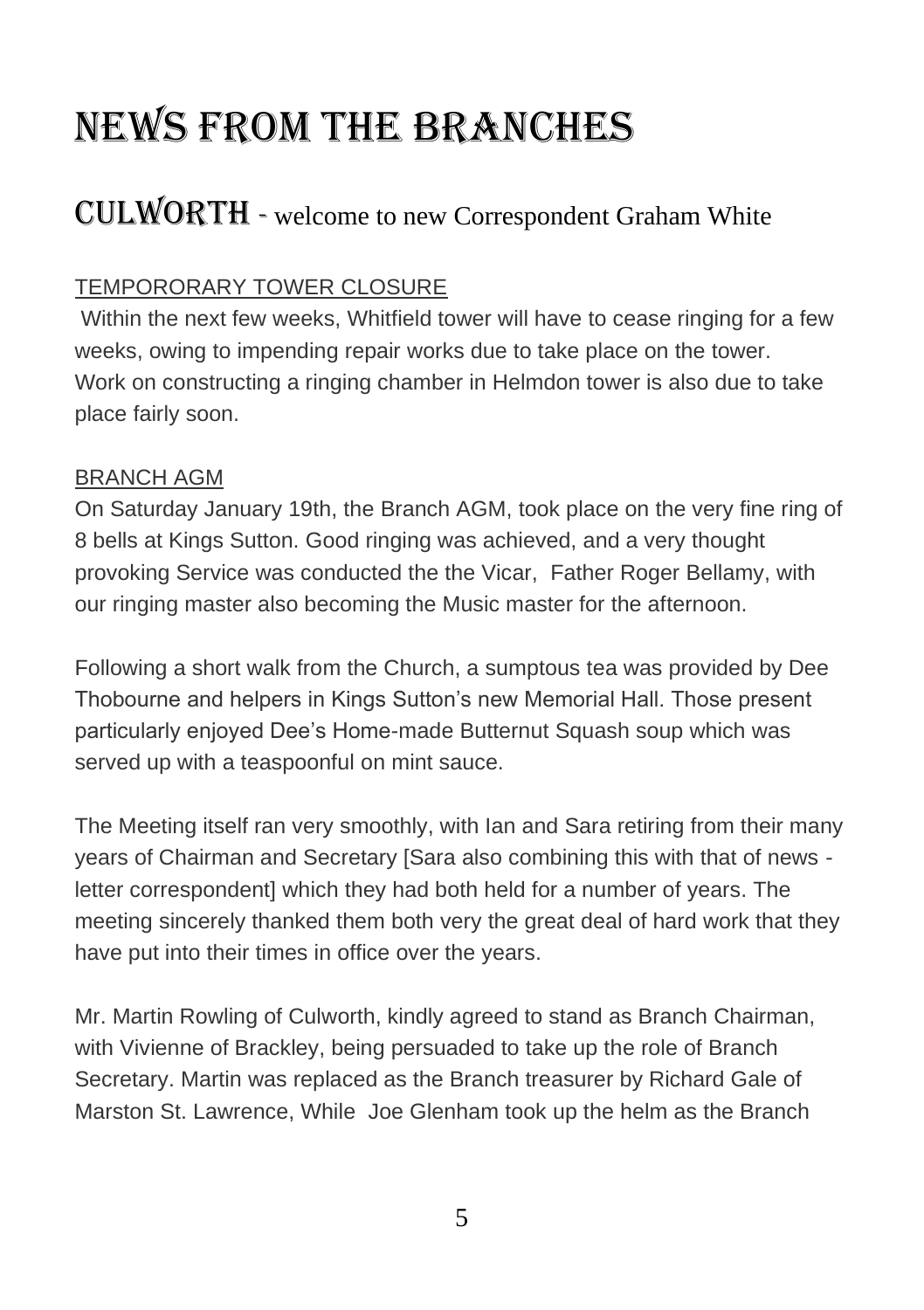Steward, in the place of Mike Scott, and Nick Chatt kindly agreed to stand as the Assistant Ringing Master.

Phil Curtis again nobly agreed to remain as the Ringing Master a position that he has held on and off over many years. Also Graham White [my goodish self ] was volunteered by Sara as the new Correspondent. Many thanks to all who helped to make our AGM such a successful and enjoyable occasion.

#### BRANCH OUTING

Our annual Branch Outing took place on Saturday 15th March, to the Marlborough area of Wiltshire. The first tower, Mildehall has a pleasant 7 cwt. ring of 6 bells , which were enjoyed by all. The Church, however, is a revelation having been completely refurnished in 1813 by the renowned Bath Architect, John Pinch. Our next stop was Marlborough, where the interesting 16 cwt ring of 8 bells were rung very well by all concerned. Following a very good pub lunch in nearby Manton village, we walked in the by then light drizzle along the lane from the pub to the riverside Church of St. George's in Preshute, where the Woodford and Chipping Warden Thursday practice band were ably to perform their Party Piece - Stedman Doubles - with Jenny Howse ringing the Tenor behind in this instance.

By the time we reached a possible tea stop, Pewsey, the rain had well and truly set in, with Phil rushing about in the rain frantically trying to find a cup of tea destination for 28 ringers and friends. Pewsey Bells were very nice indeed, with the nicely kept ring of 6 bells. [12 cwt] being enjoyed by all. As a great bonus here, we were able to ring directly after the Christening of Baby Jolyan White [not related], which had taken place immediately prior to our ringing. Our last tower was the ground floor 10 cwt 6 at Milton Lilbourne, where two local ringers turned out to meet us, and despite the warnings at Pewsey, again we found these bells very pleasant and easy ro handle.

Many Thanks to Phil Curtis for Organising such an enjoyable day out, for Julie Blencowe for taking care of the treasury and finally to Les Bodily for again being such an obliging and friendly driver in one of his Claydon Fox buses.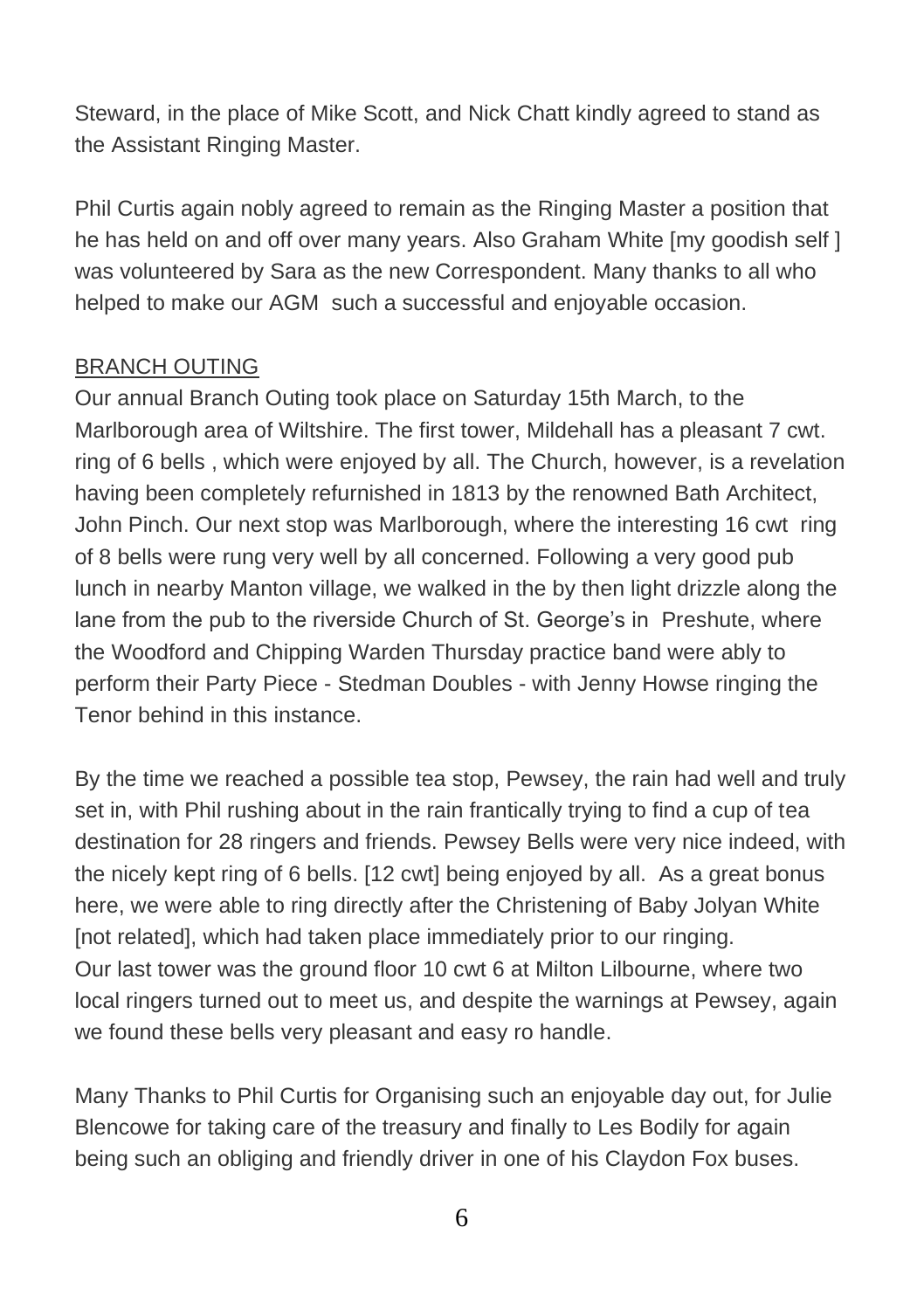### PEAL AT CHACOMBE

On Sunday 30th, March, a peal was rung at Ss. Peter & Paul's Church in Chacombe in Memory of Chacombe's former Tower Captain, Ted Garrett and his wife Norma, who both passed away last year. The date of the peal corresponded with what would have been Ted and Norma's 49th wedding anniversary. As many know Ted had worked hard in the organisation of the fundraising to rehang Chacombe bells, and as a fitting tribute to Ted this work is due to start at the beginning of July.

A Peal of 5040 Minor on 30th March 2008 7 methods :- Oswald, London, Wells, Cambridge, Beverley, Surfleet and Norwich.

Treble, John Lewis 2nd, David Bennett 3rd, John Stanworth 4th, Michael Fiander 5th, Richard Allton Tenor , Colin Lee, [C].

### GOOD FRIDAY.

At the request of the Vicar , the Revd Nicholas Gandy, a Quarter Peal was rung at Brackley prior to the Good Friday Service.

### BRANCH PRACTICE AT SYRESHAM

With the kind help of 4 visitors, the April Branch Practice at Syresham was well supported with a good selection of 5 bell methods being rung. Thanks must go to Andrew Wilby from Towcester who kindly climbed the ladder [in the cupboard], and freed the treble slider that had decided to stick at various intervals during the ringing.

Graham White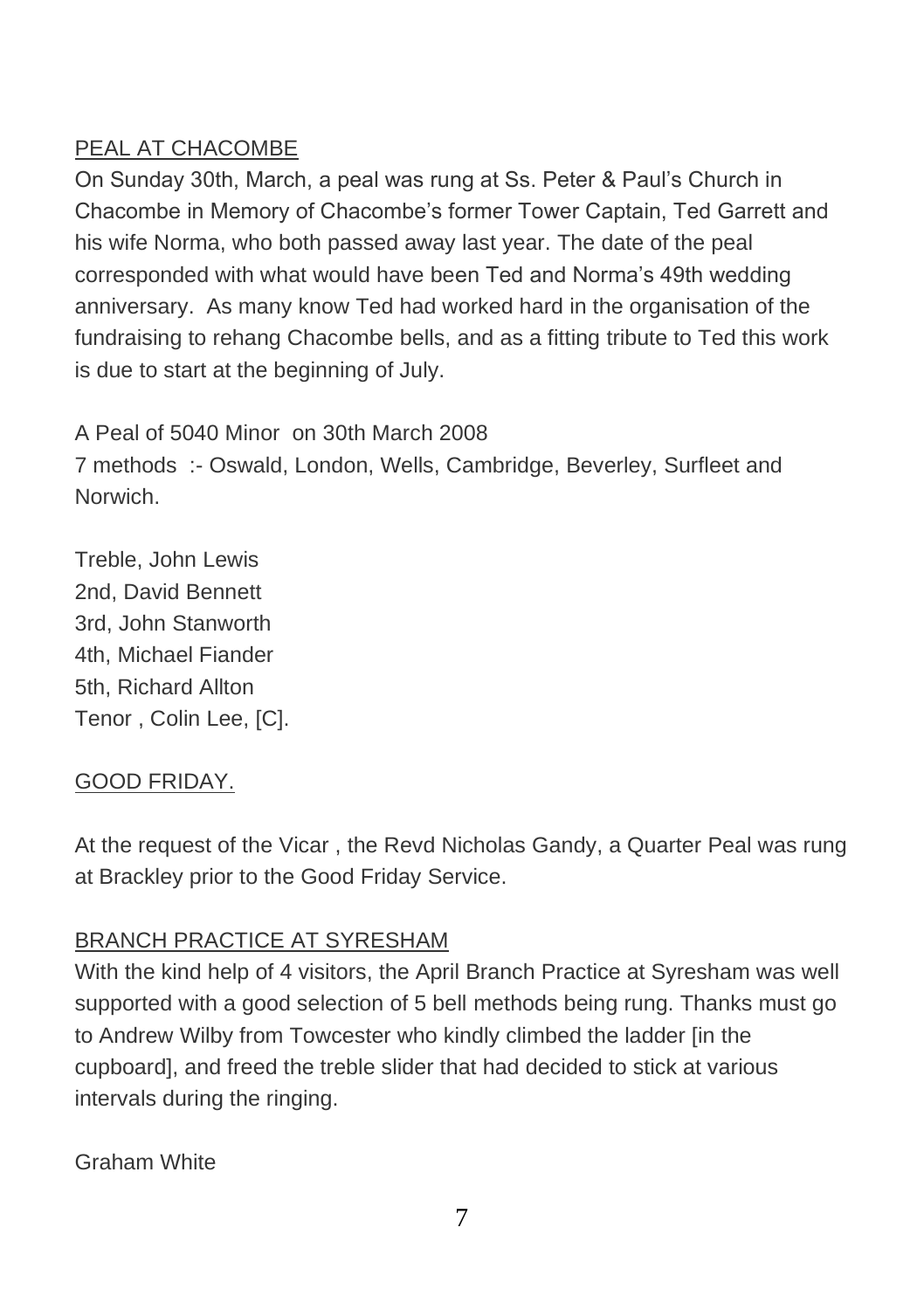## DAVENTRY

#### MEETINGS

There were 32 who rang and eight who didn't at the February meeting at Nether Heyford. The bells were kept going to many rounds and several methods before the service taken by Revd Ann Slater extolling the virtue of our enthusiastic bellringing in connection with the Bishop's theme of releasing ministry. After a good tea the meeting agreed that we double donations to £2 per rope for practices outside our branch. Sarah Hyatt was elected as a new member for Farthingstone. Alex Libby reported that the branch website *[www.daventrybranch.org.uk](http://www.daventrybranch.org.uk/)* now has a holding page, whilst he and Tom Anderson construct the site fully. A donation was agreed to the Guild's present for Denis Pearson on retiring in June from the Guild Steward's post after 28 years.

Earlier that day, Denis had visited Ashby St Ledgers in his official capacity to check over the work done by Richard Hartley and Harold Thompson over the last year. After the bells were raised singly, the four bells were rung full circle, including a course of Plain Bob Minimus, for the first time, probably since 1929, in the presence of a joyous church warden and watched by a village ringer in training at Braunston, John Davies. The tuning of one bell is a semitone wrong for a major scale, but the result is far less obtrusive than at Farthingstone! Evening ringing was at Weedon where 20 rang and two didn't. Harleston Surprise Major came round, amongst the usual less exotic agenda.

Thirty five assembled at Harpole in March, of whom only 25 ascended the ladder to ring. Double Oxford and Berwick Surprise, the special methods, were both rung at least once. During the service using the special leaflet prepared by the vicar, he promised to learn to ring, before our next meeting in his patch in February 2009! We were well warmed by hot bangers and mash, prepared by Bridget and served by Harpole ringers supplemented by Andrew Higson, Jennie and baby Grace. The gudgeon repair at Kislingbury, our intended evening venue, was scheduled to start on March 24 and not end until April 16, so Duston kindly hosted us instead. Eighteen got there before time, including three from Northampton branch.

Barby attracted 42 during the afternoon in April. The sermon was about gleaning bells and I passed on four lots of research to Revd Peter Beresford from members after the event! After a good tea, we were pleased to elect three new members from Farthingstone: Dorothy and Chris FitzGerald and Paul Allinson. In the evening only 13 swayed in Dunchurch tower where the low ceiling also took its toll on our rope handling but didn't stop Water Surprise Minor, complete with 4-5 dodges, Double Court Minor and Stedman Bob Doubles coming round. Afterwards the resident peregrine falcon was espied as it returned to its tower perch. It seems very effective in keeping jackdaws and pigeons away!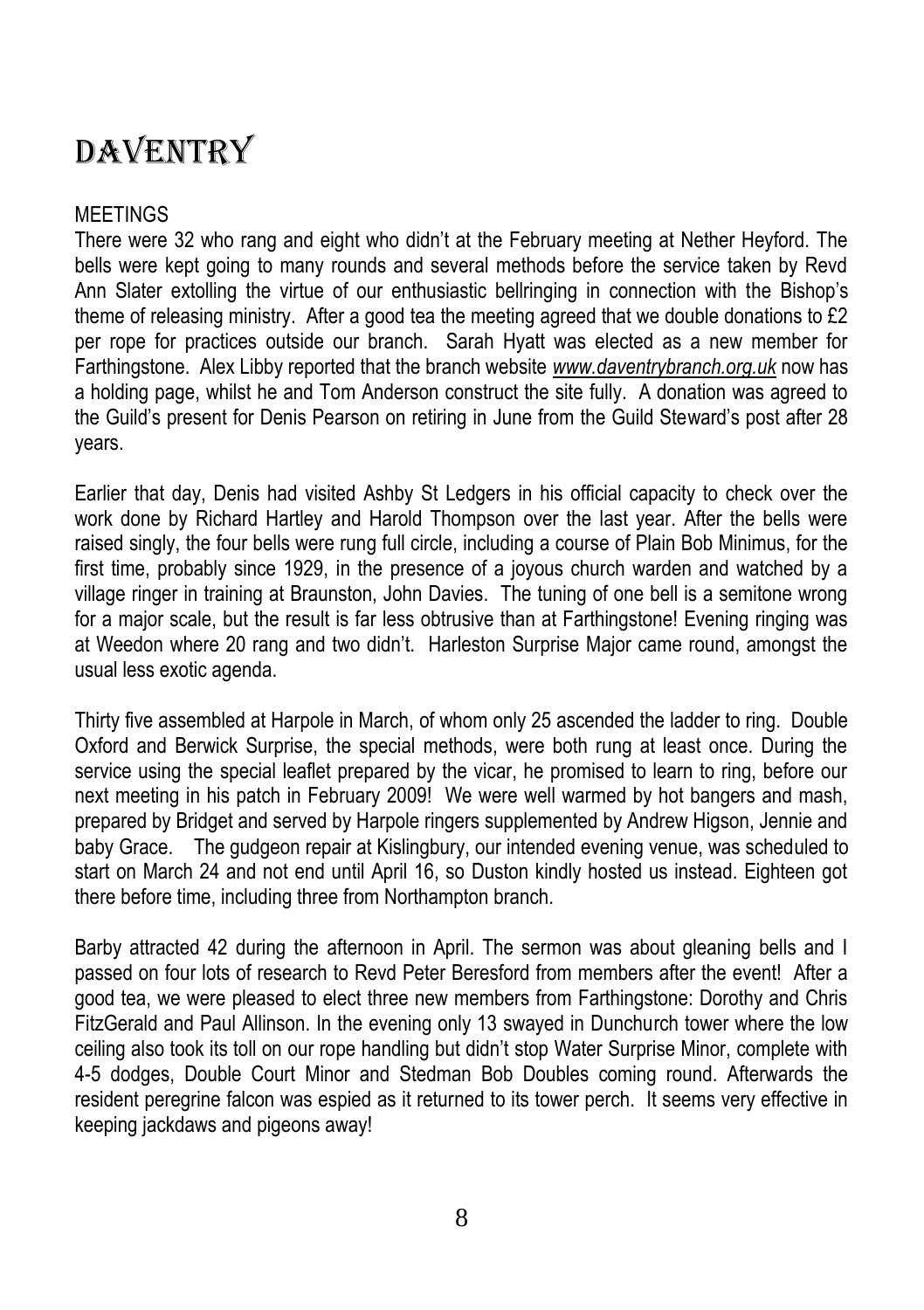#### TOWERS

The fortunes of Tuesday practices at Daventry have varied between 19 and six ringers. Welcome visits from Culworth and Northampton branch have helped. At one practice a standerbehind was asked to use ringers' names, not bell numbers. He replied: "OK, but there are two Phils, two Johns and two lans in this band!" A much less well attended practice soon after led to a quarter peal of minor being rung.

The agreed transfer of Great Brington tower to Daventry branch from Guilsborough was confirmed by the General Management Committee on March 1. Welcome back to the tower (- it was in Daventry branch from 1948 and Peter Box was elected a member of our branch there in 1956) and welcome Revd Chris Goble and Joan Toby – the only ringers at present. In February, a well worn rope broke and benefited from the branch's stock of polyester pre-stretched rope for a lasting repair!

Ashby St Ledgers' bells were rung for the fifth-Sunday service, joint with Braunston, in March. Bellringing leaflets were handed out with service and hymn books to the congregation as this was the first ringing for service for decades. Local learners John and Adrian had their first encounter with "their" bells and immediately saw good cause to thoroughly clear out the ringing area!

Starting last November, a second phase of five learners at Farthingstone was taught on Thursday evenings to coincide with the pub being open! They are making quick progress by fanning out through a range of nearby day and evening practices and are able to ring for service. The first quarter peal on the bells was rung on April 23 in 45 minutes, Plain Bob Doubles conducted by the Guild Master and was Hilary Aslett's 700<sup>th</sup> quarter peal.

The remaining six children from year six at Staverton School (Abi, Alex, Chay, Finn, Jack and Kim) completed their 11 week ringing curriculum. After ringing for the end of term service on April 3, they were presented with certificates by Revd Liz Cowley. We hope one or two may join practice nights, masterminded by Richard Hartley and run like a training session so that fast progress can be made.

#### PEOPLE

Christopher Dalton died on February 3 after a long illness (See *Ringing World* p433ff). Christopher and Susan lived in Everdon until August 1985 when they moved to Ullingswick, Herefordshire. Chris was our branch steward for several years. He was a nationally acclaimed photographer who worked for the Churches Conservation Trust and recently published The Bells and Belfries of Dorset. Chris was a lay canon of Hereford Cathedral, where a service of thanksgiving for his life, led by the Dean and the Bishop of Ledbury, took place on Monday, March 10. Anne Ford went to the packed service. A quarter peal of Reverse Canterbury was specially rung at about the same time at Everdon– Colin Anderson's first quarter in his home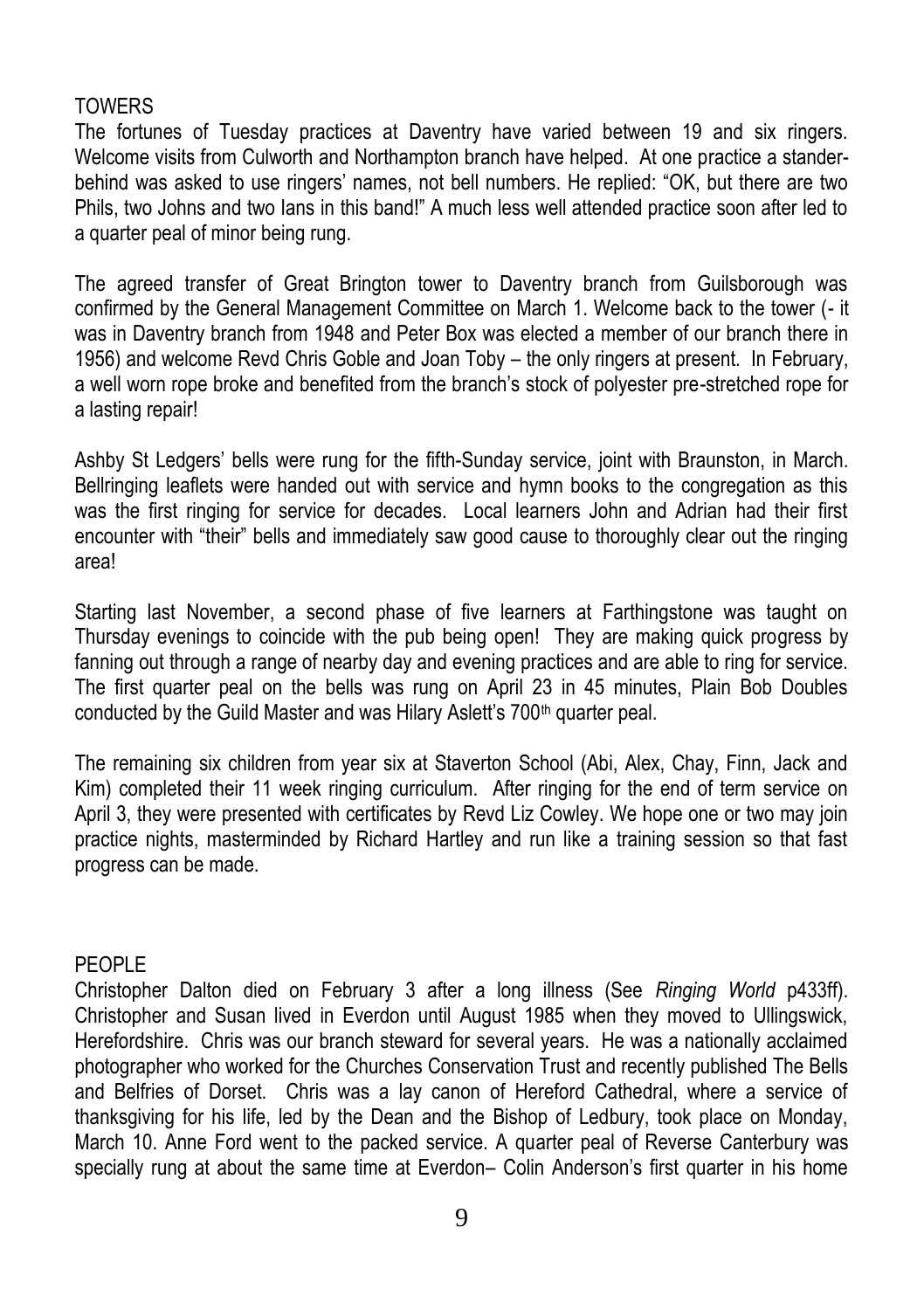tower. For harvest on September 21, five of Chris's lifelong and now nationally well-known friends are to ring a celebratory peal starting at 2.30pm – repeating their performance of 1977, when the bells went less well!

Hugh Johnson had another three weeks in hospital as a leg wound, from a fall on Christmas Eve, would not heal. He is getting about on two sticks and is able to drive and ring at ground floor rings with a convenient leaning wall (spotted at Hellidon and Weedon)!

#### WEEKENDS AWAY

Jane Rands organised a long weekend in Derbyshire during February half term. Eleven ringers and family from Heyford practice night were based in a self-catering Victorian town house in Buxton, with four bathrooms! On Saturday they were joined by two from Weedon and by Jane's daughter, who hadn't lost the knack of ringing after 15 years. Ringing was at Denby (6), Muggington (6), Ashbourne (8 - rung from the chancel crossing, and it is pretty scary as tourists wander through!) and finally Bradbourne (6). The weather was sunny and unseasonably warm, except for frost on the peaks. The scenery was stunning. Sunday dawned bright and frosty for a ring and service at Fairfield (8). The rest of the day included a drive to the Cat and Fiddle and Snake Passes, a walk up the hills and a picnic. An evening meal was booked at the Wanted Inn at Sparrowpit. It advertised as welcoming dogs, muddy boots and children and coped with bellringers very well! After some had been for a walk or run up the hill before breakfast on Monday, three friends from Badby and Weldon joined in for ringing at Bonsall (6), perched on the hillside with more stunning views. After picnic lunch, ringing was at Ashford in the Water, a light 6 where Daniel rang the tenor very well. After Great Longstone (6) the evening at base was devoted to fish and chips then a cut-throat session of the 'Game of Great Britain', a board game which is a traditional part of these weekends. On Tuesday the weather worsened and they came home. Well done, Jane!

The Hardings' Bridlington weekend actually went to Bridlington this year for twelve folk including one who had only started ringing 4 weeks before. After a trip north on March 14 in warm (13 $\degree$ C) dry weather, the next day was very foggy for the trip to Roos (5), Hessle (8), North Ferriby (6) and back via Cottingham (8) and Walkington (6). At Cottingham the spiral staircase brings you out in the bell-chamber then you have to go down a long wooden stairway to ring the bells! Michael Harding joined the group, making his two-yearly ringing appearance and gave local advice on speed cameras. On Sunday, only four made Bridlington Priory where the locals were talked into ringing Plain Bob Minor on the back six rather than ringing the front six, like they usually do. Then everyone made their way to Lincoln and assembled in the Cathedral ringers' chapel under the eye of tower captain, Les Townsend. Les put Geoff in charge for the first half of service ringing, so everyone rang rounds and call changes on twelve and some tried plain hunting cinques. Back under local control, Grandsire Caters, Plain Bob Royal and Yorkshire Surprise Major had diminishing support from the group! A nice weekend – thanks Joy!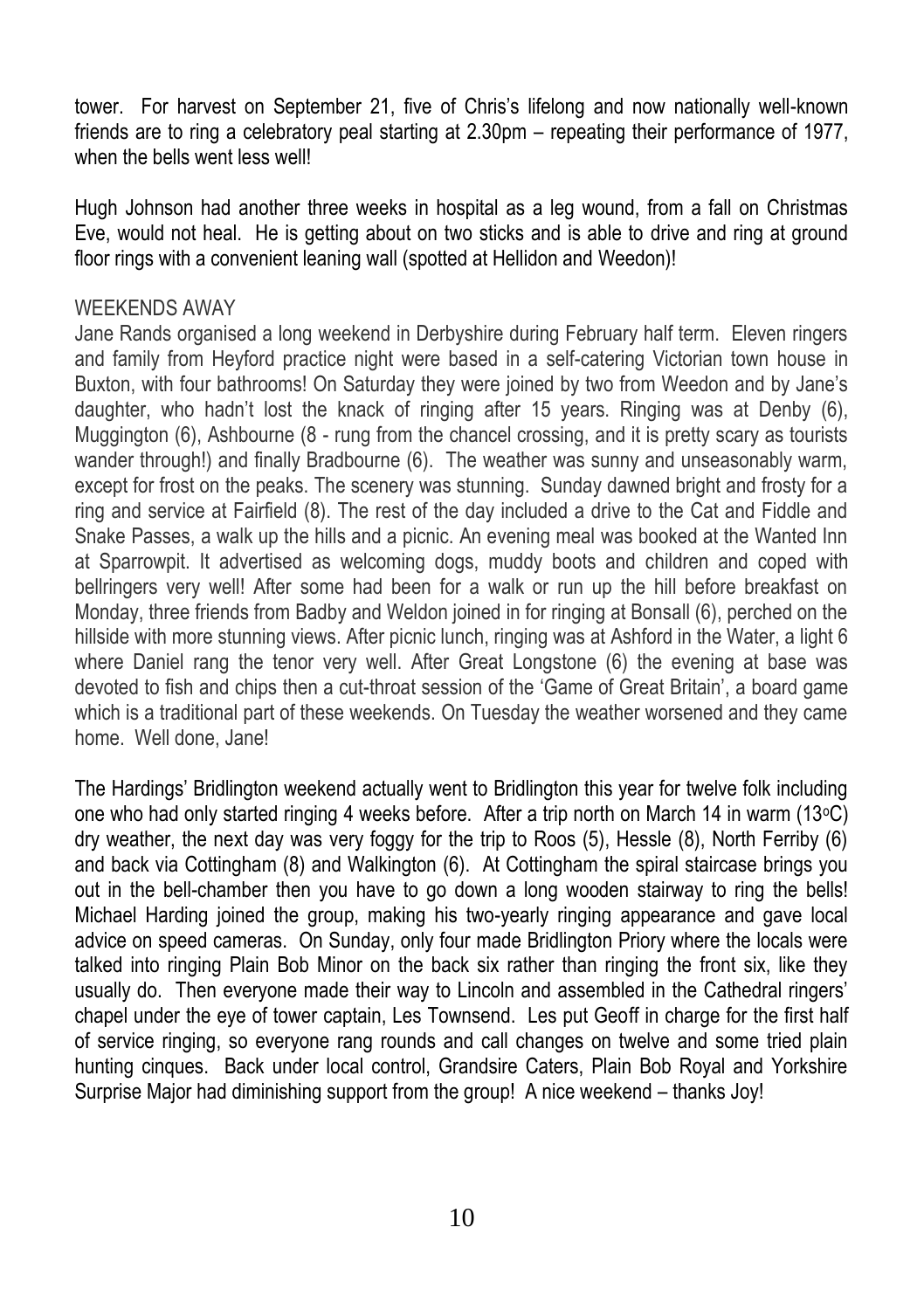#### BRANCH QUARTER PEALS

The first-Sunday quarter peal in February was Plain and Little Bob Major at Crick, conducted by Ian Willgress. In March it was Stedman Caters rung in 49 minutes at Daventry, conducted by Jim White - a first for Hilary and Alison Willgress. Heralded by deep overnight snow, but not on the roads, the April quarter was Yorkshire at Rushden (quess why!) conducted by Ian Willgress.

Geoff Pullin

### GUILSBOROUGH

A late afternoon wedding in Guilsborough meant that our usual AGM format was changed and afternoon ringing was in Ravensthorpe. There was a slight panic at tea time when Guilsborough Village Hall was locked and the key holder turned up just minutes before the hungry ringers.

The business meeting followed and did not produce any surprises or change of officers. Ken Rutland has produced a good and varied programme with new ideas. The first Surprise Practice was at Haselbech with a disappointing turnout. Some thought that a morning of a meeting day was a bit too much.

Another idea of a Branch Striking Competition resulted in ringing from 3 - 7 pm with a break for tea in Guilsborough church. This proved an excellent chance for local ringers to improve their skills.

The Rev John Tarrent retired at the end of February. He was priest-incharge of eight parishes within our branch and Paul Reading, Churchwarden at Cold Ashby, organised peals and quarter peals to mark the occasion. Quarters were rung at Cold Ashby. Cottesbrooke and Thornby. Full peals were rung at Cold Ashby and Guilsborough. Ian Smurfit, Brixworth, rang his first quarter on eight and Merrick Bowles, Guilsborough, rang his first peal on a working bell.

Dorothy Westerman

KETTERING My apologies to Adrian and Kettering Branch. At the crucial moment my virus checker

decided to delete your file. So please can you re-send and I can incorporate it into the next one.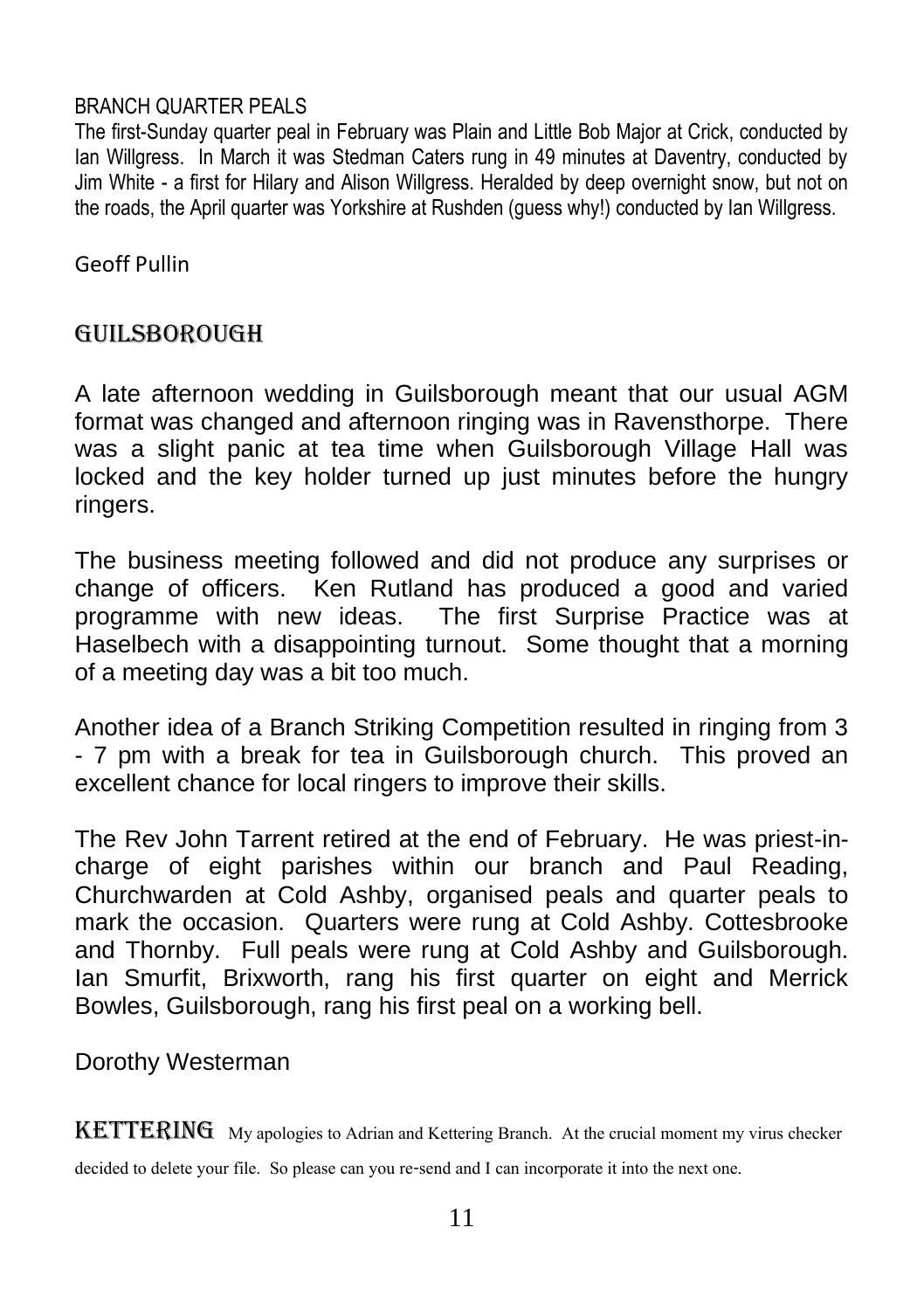## Northampton, no news received

## **PETERBOROUGH**

A successful AGM was held at Maxey and Glinton with afternoon ringing taking place at both towers before the service, tea and meeting. It was very good to see all committee posts filled this year. In the evening we were joined by some of our friends from South Lincolnshire which meant that the bells were kept ringing until it was time to visit the local hostelries.

The format for our ringing meetings has not changed significantly. The Saturday morning training sessions continue at Castor and the learners are making progress from mastering how to handle a bell to the intricacies of change ringing. Our thanks go to the trainers who so willingly give of their time. The first Friday in the month sees the branch visiting Castor for an eight bell practice where a variety of methods are attempted. Other meetings planned for the year are a half yearly meeting with late afternoon ringing followed by supper and a quiz and a practice at the cathedral.

2008 has been tinged with sadness for the branch with the loss of two of its members, Brian McNeil and Doug Johnston. Brian rang at Peterborough St. John's and Glinton and for one year he was our branch treasurer. Many branch members attended his funeral service at the crematorium in Peterborough, where several family members and friends spoke of Brian's kindliness to others. Doug's home tower was Oundle, but he used to, commitments allowing, attend St. Mary's, Peterborough practice, although not so much latterly. Again it was good to see many ringers from our branch and Thrapston Branch at his funeral service held at Glapthorn, where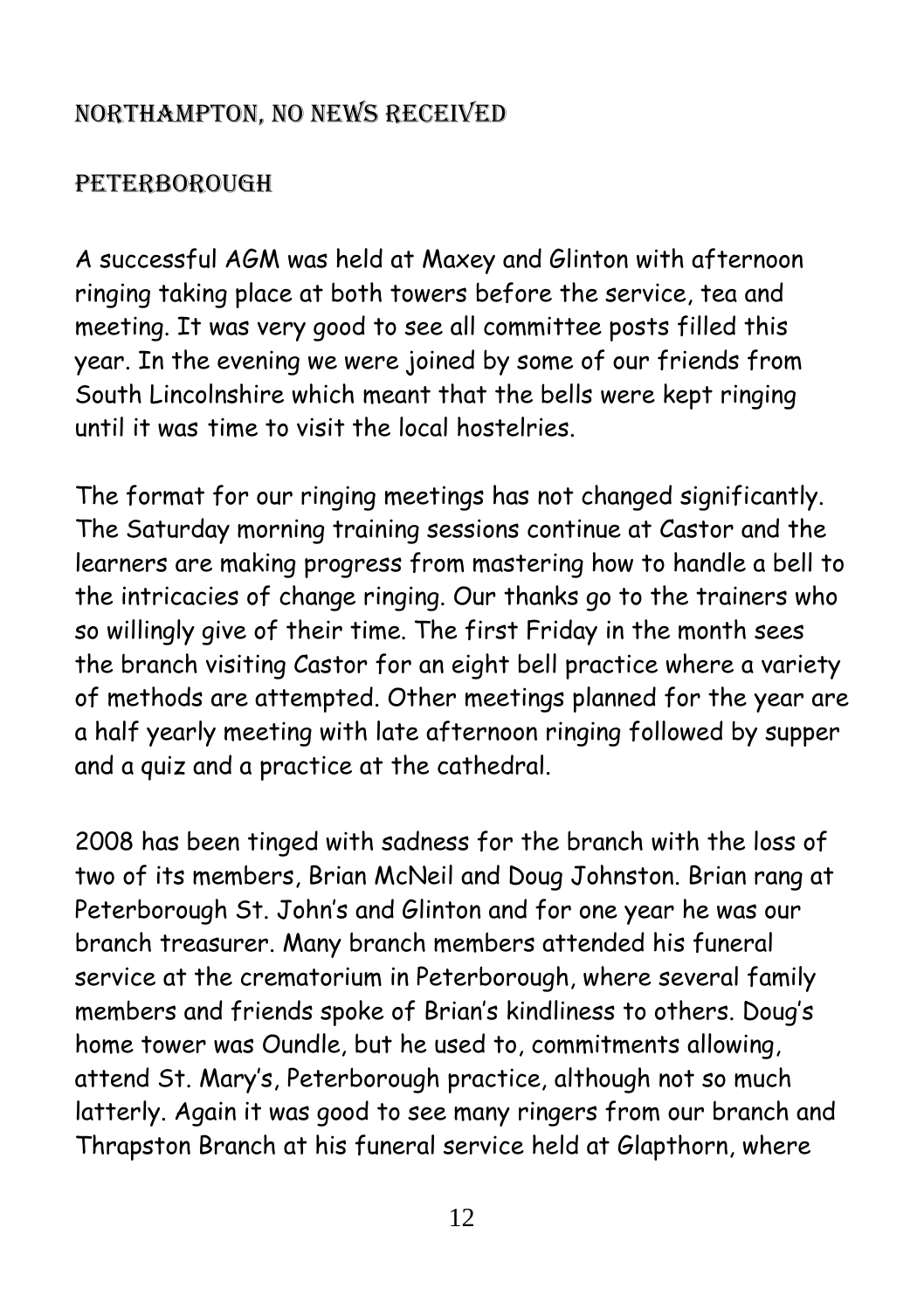the three bells were rung half-muffled prior to the service. Our thoughts and prayers go to their families at this sad time.

## Bulwick

This year the tower dinner was held at Seaton with the usual present ceremony taking place. Our ringing master received a crocodile to go with the wild life he thought his garden pond was now attracting. Captain Pugwash received a 'mat nav' for his new canal boat i.e. a ball of string with a safety pin! New Year saw us having a meal at the Jones', a team quiz, with our ringing master reading out the questions, but he was somewhat hampered by the answers he was getting from some of the teams. All this was followed by ringing in the New Year. Some of us went to Leeds for a weekend away amidst the gales at the end of January. Being cheapskates we found two museums The Royal Armoury and The Television Museum (in Bradford) with free admission to keep us entertained between visits to local hostelries. In March we celebrated Kathy's 60th birthday with a meal at Exton. Had they heard about us before we went? We were put in the furthest room away from the bar in a section semi-partioned away from other diners! On a ringing note we practise every Wednesday at 7.30 and we are regularly joined by several friends from other towers. If you are ever in the area please join us and at the Queen's Head afterwards.

## Sue Jones

## Rutland

As always, Rutland ringers begin the year with Quarter Peal ringing on New Years Day. This year three were successful and one (London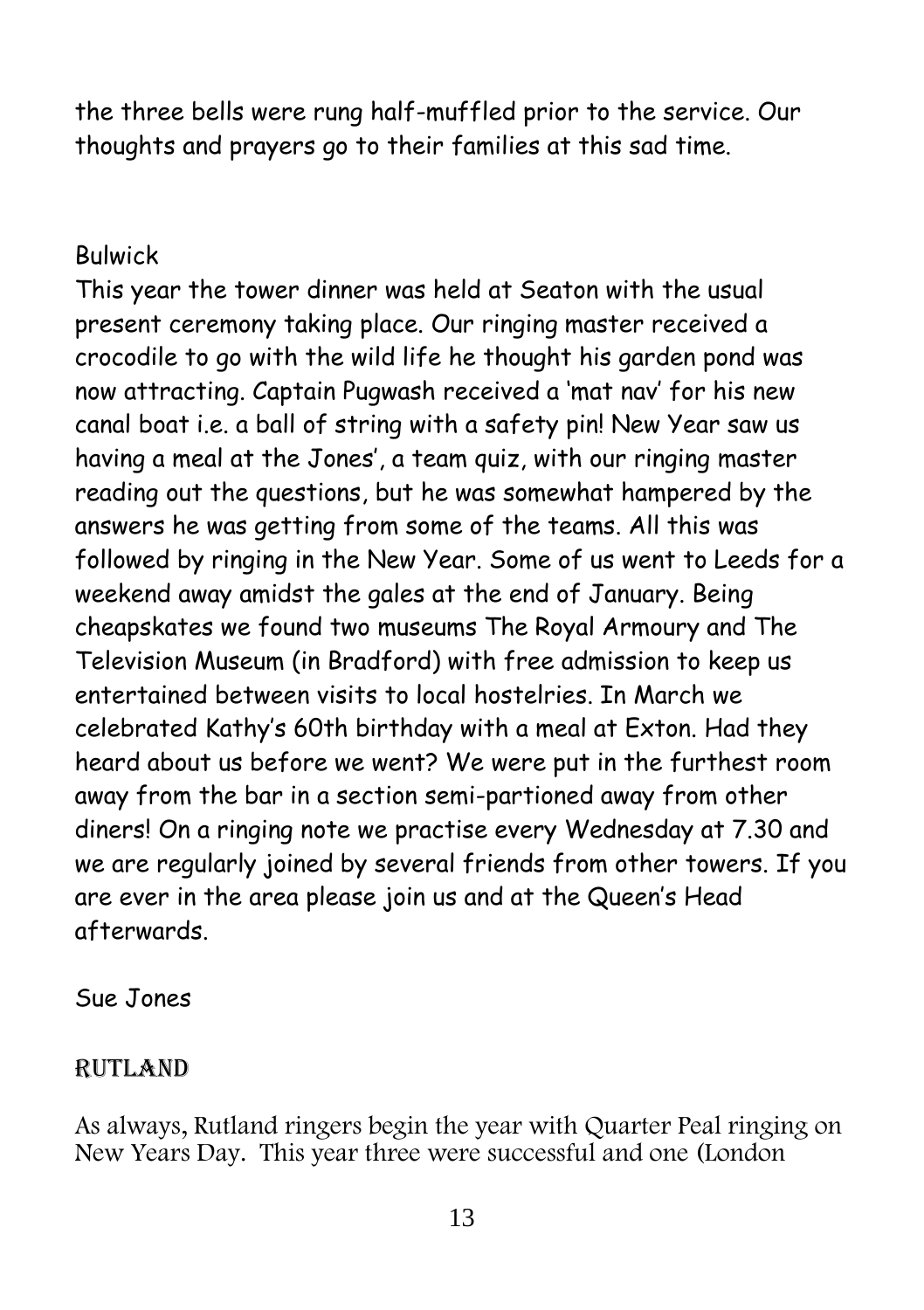Surprise) had to be treated as a practice. Australia Day (26 January) was celebrated with a quarter of Superlative Surprise Major as our newly appointed master, Christopher O'Mahony, is from Australia and 2 Aussie friends also rang.

The AGM was a happy affair and we welcomed 15 new members. They all received a welcome pack, recently devised by Robin Rogers, explaining the essentials of bell ringing and giving details of the Rutland Branch activities. Three ringers received certificates for their first quarters and the Branch was delighted to accept a newly formed band – the Uppingham School band – into its membership. Two celebratory quarters have been rung – Tony Clark, tower captain at Wing, marked his 85th birthday by ringing one, and, for the newest member of his band, Gabrielle Maughan, it was a first. David Couldwell celebrated his 41st wedding anniversary by conducting a quarter for the first time. Whissendine's newest member, John Brookes, also rang his first quarter in February.

March saw the annual sponsored cycle ride/ramble. Four members, braved the blizzard, and it was great to share our lovely Rutland Water with hardy souls from the rest of the Guild.

Monica Spence

## Thrapston, no news received

## **TOWCESTER**

Branch Outing, April 2008.

My outing started when I espied a group of disreputable characters loitering with intent in Towcester high street. On schedule, a small Jeffs coach pulled up, and set off to the final pick up point. Here we discovered a host of people ready and waiting – none of whom actually lived in the house adjacent to the stop! Finally we departed, 25 in all. Outing details were handed out, with a tower list and picture quiz on one side, methods with which the ringing masters intended to torture us on the other.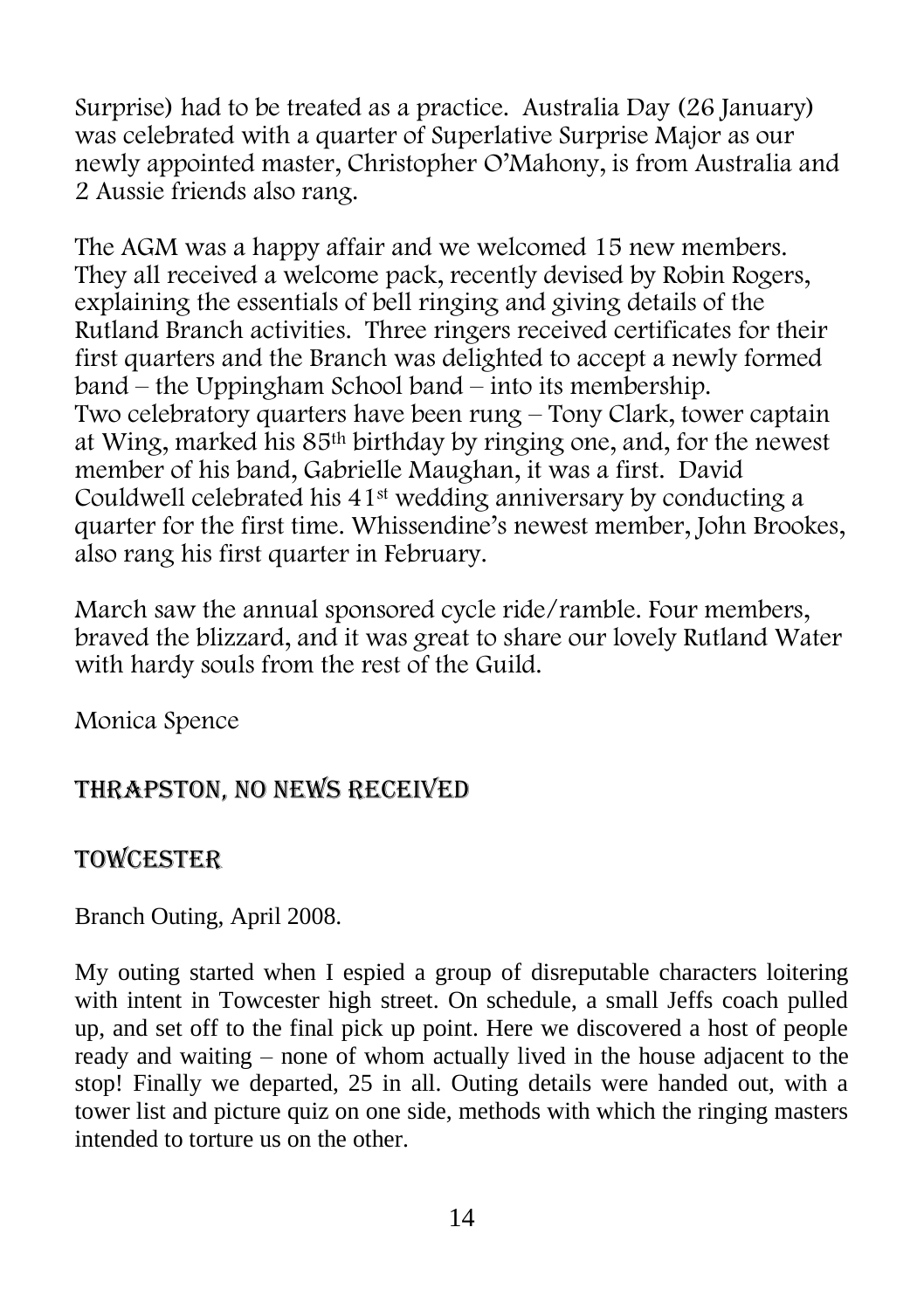#### **Lesson to learn**: Worcestershire Surprise Major and Ashford Little Bob

The first stop was down a narrow lane at Northfield. The 10 were rung from the ground floor of the tower. From habit, most of us placed the mats in front of our feet to ring. It wasn't until the local ringers joined us to ring and moved the mats to stand on that it occurred to me that ropes don't need protecting from stone and that the mats were there to protect the ringer's feet from the cold stone floor! The ringing went quite well although there was an impressive collective brain failure while trying to ring Ashford Little Bob Royal. Cambridge Royal also featured here, along with ringing for those less confident on 10. It also gave a chance to see that rare thing, the secretary actually on the end of a rope…

Lesson learnt: Don't ask the bus driver to ring in the last touch.

The coach squeezed round the corner, missed the pub and continued to Wolverley. This was a late replacement, called off the subs bench after the recent damage the to tenor clapper at Kidderminster. The church was quite unusual in appearance, being constructed of brick and putting some in mind of a water tower. Inside, the unusual theme continued, with the treble and second being rung from a small raised platform, which only served to take them closer to the already rather low ceiling.

Lesson learnt: Don't ask non-ringing locals difficult questions, it confuses them.

Luncheon was taken at the King and Castle pub, located on the station at the Kidderminster end of the Severn Valley railway. This meant that the anoraks among us could have lunch and look at the engines. There was a 50s event on, and the occasional Teddy boy, complete with quiff, could be seen alongside a range of cars from the era. Somewhat unexpectedly, we set off not more than 5 minutes behind scheduled departure time.

Lesson learnt: Some people can't be relied on to be late...

We were, therefore, somewhat early at Chaddesley Corbett. This was a most interesting church, with all sorts of decorated stonework. The bells were interesting too – an old, mixed set re-hung at the turn of the millennium. Attempted the Worcestershire here several times, and got through it, but it was touch and go at times.

**Lesson learnt:** Some people needed to learn Worcestershire a little better.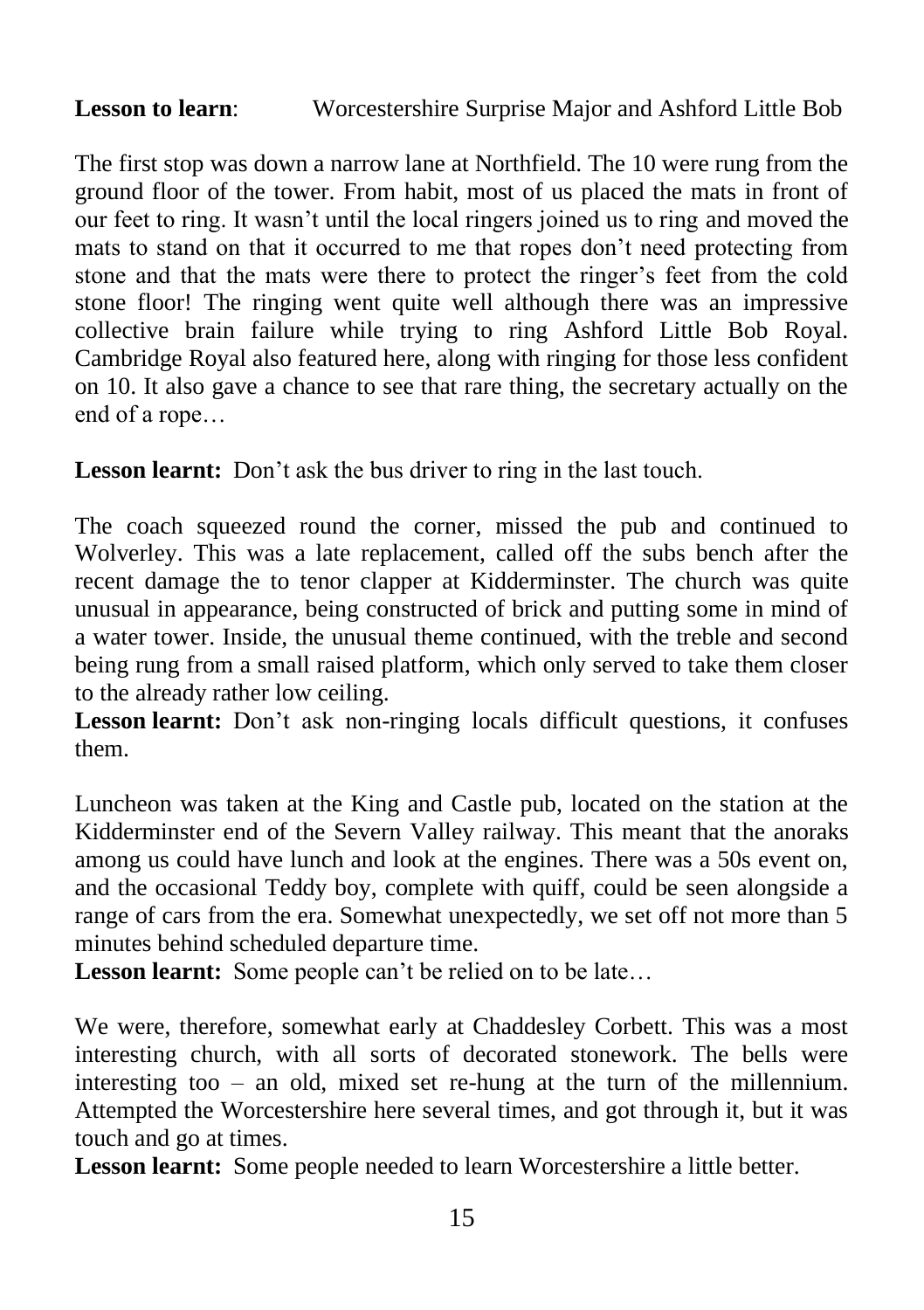We arrived at Stoke Prior just prior to the start of the Grand National. Some stayed in the coach to find out where their horse fell - sorry, that should be finished. The local advised that the bells were loud and he wasn't wrong. They shouted down from just above our heads, such that conductors were selected primarily on their volume! The tower also had a large crack in one wall that daylight could be seen through. Hope we didn't make it any worse…

Lesson learnt: Stedman requires too many calls, and here they'd be better described as yells.

Hanbury's claim to fame is that it is the tower used for the Archers, so Ambridge has a splendid ring of bells, even if they are hidden up a narrow, windy uphill lane. The Ashford and Worcestershire were both rung here in some style, so all that coaching had done some good. We finished with lovely touch of Stedman, a fine way to round off the ringing. In the midst of an impending drizzle, the group assembled for a photo.

**Lesson learnt:** Don't engage garrulous locals in conversation – you might not get away.

The day finished with a meal, which was advertised as being in Hanbury, but unless Hanbury is much larger place than it appeared, the indication was probably incorrect. But the pub was prepared for us descending on them and a long queue swiftly formed at the carvery. As usual in this situation, my eyes and plate proved larger than my belly, but the food was good and there was plenty of it. Fed and watered, we were delivered home.

#### WELLINGBOROUGH

**Since I took on the role of Press Correspondent several years ago, I am sure that this is going to be the shortest article I have written. It is only a couple of months since the last article was sent to the editor and in the meantime nothing seems to have happened which has not happened before. (It seems to have grown Tanya!! - Ed)**

**We have of course, experienced another Annual General Meeting, which took place in Rushden. This as always was accompanied by an excellent tea, offering homemade soup as**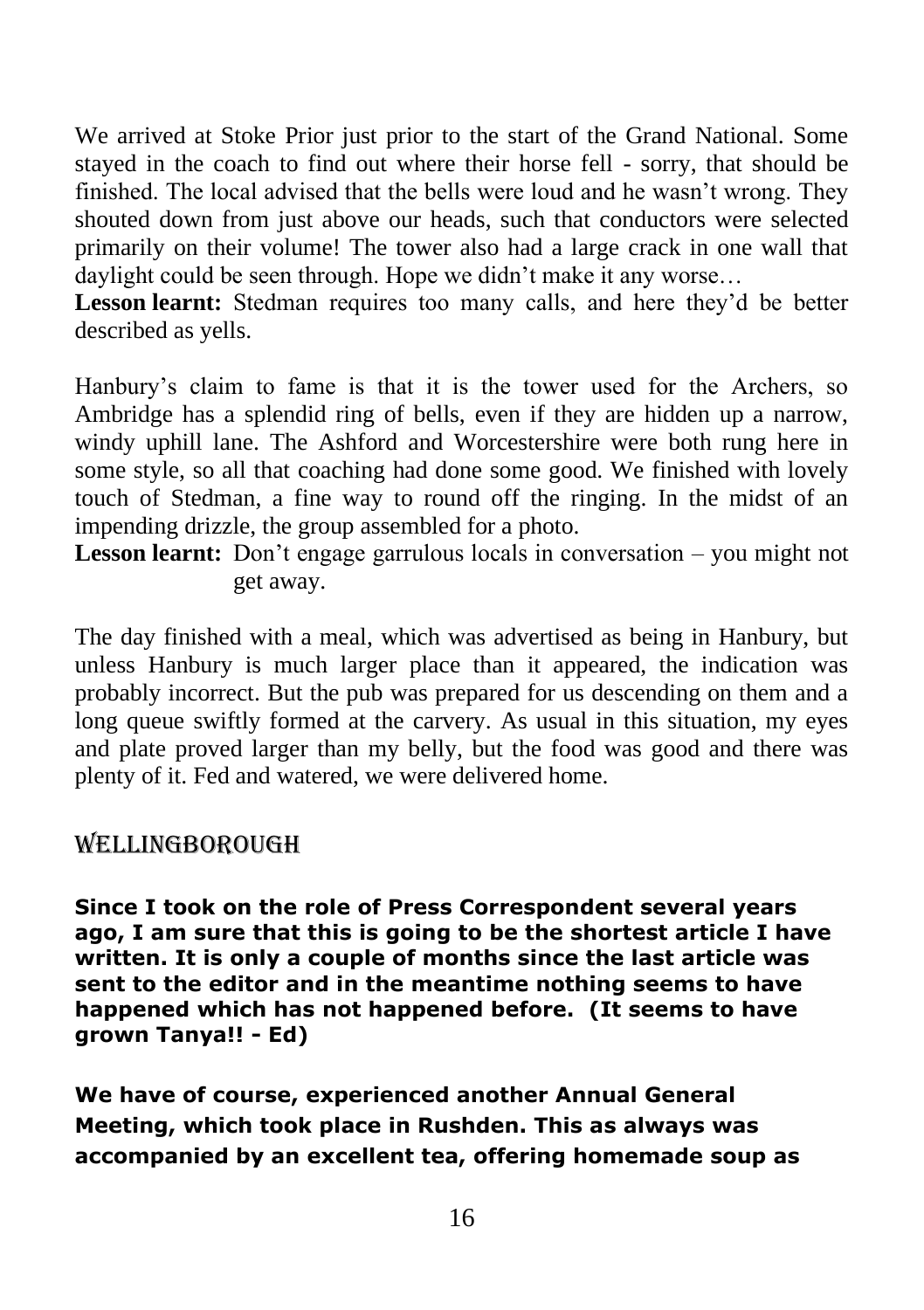**the starter with a choice of three. What luxury. Some 50 members attended the service, tea and meeting where the positions were elected on block and a volunteer came forward to take on the position of treasurer next year, as Gavin has given his notice that this will be his last year. A big thank you to all these people who volunteer their services. There is always room for more committee members, we would be glad to hear from you.**

**Another way you can support your guild is by joining the 100 club.**

**Members are urgently required to replace "old" members. It requires £12.00 per year from you and a draw takes place every month for cash prizes. If you are interested speak to your Tower Captain or contact Janet Wilkins direct at the Earls Barton Tower.**

**Six new members were welcomed to the branch, these coming from Earls Barton and Yardley Hastings.**

**If you have not visited the website recently, please take a look at the excellent developments on the design of the site which is all attributable to Kevin Chapman.** 

**[www.wellingboroughbranch.org.uk](http://www.wellingboroughbranch.org.uk/)**

**The attendance at practice sessions has continued to see a good number attend; as was reported in the last newsletter. Let's hope the interest will continue and we see a further increase over the coming months.**

**Our quarter peal day was again held in March and thanks to Alan Marks for all his hard work in organizing this event. Further details of this should appear in the next issue of the Newsletter.**

**Tanya Clayton**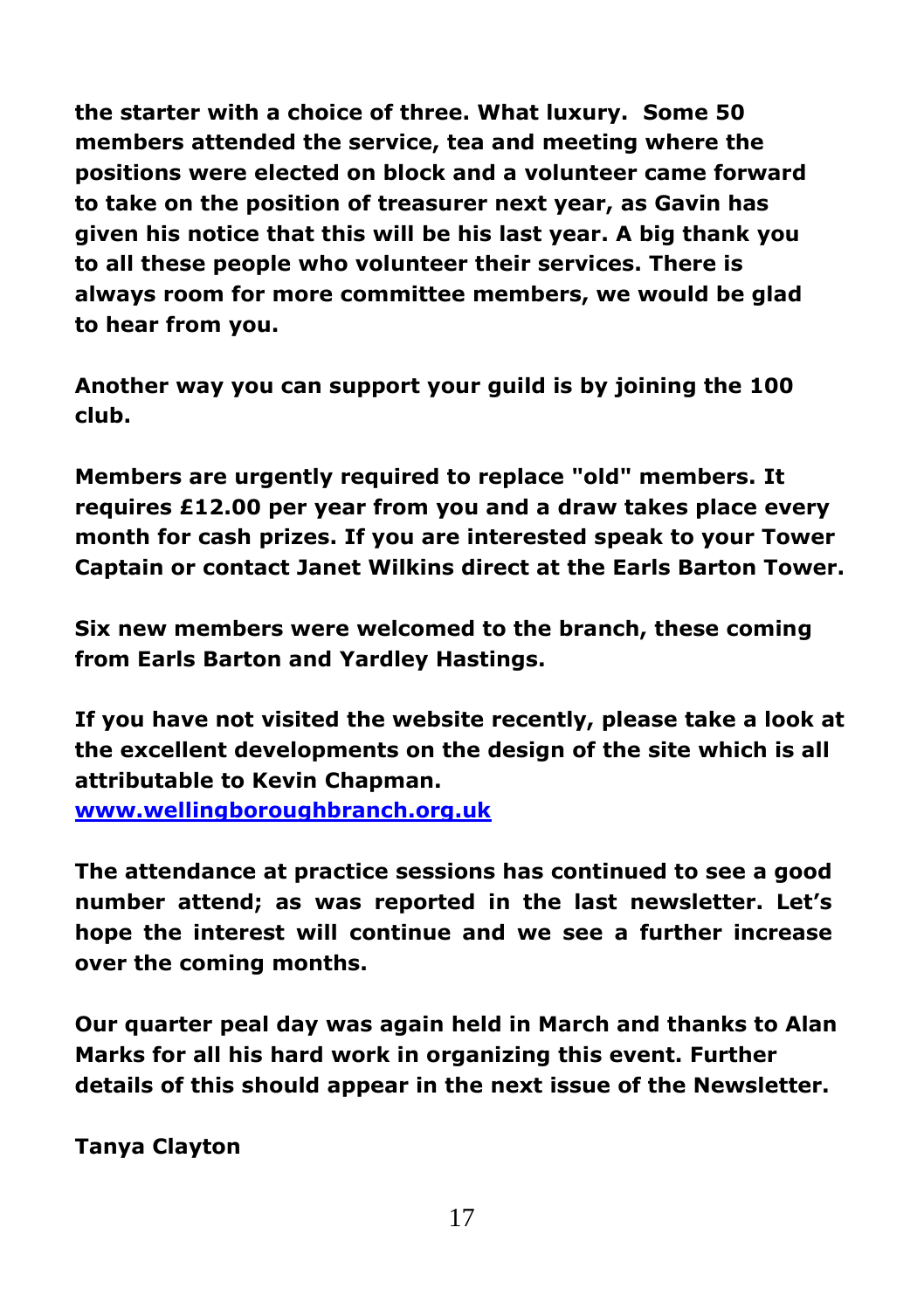## Guild 100 Club

The Club has been running for over 20 years now, and provides an income of £500-£600 per year to the Bell **Fund** 

Membership is handled by branch coordinators, for which I am most grateful. We have a number of lapsed subscriptions at present, so prizes and bell fund donations are falling. Hopefully these members will renew – no back payment is required. New members are always welcome, £12 for 12 monthly draw but no gift aid.

Derek Jones.

## **Have you looked up** *www.pdg.org.uk* **lately?**

- $\triangle$  The all-branch calendar shows regular surprise major practices
- A The list of Branch Officers is up to date for 2008
- Current and recent **Guild Newsletters** are there for all to read
- There is a section to help with your **tower publicity**
- There is a copy of the **Guild badge** for documents or posters
- There are direct connections to **branch websites**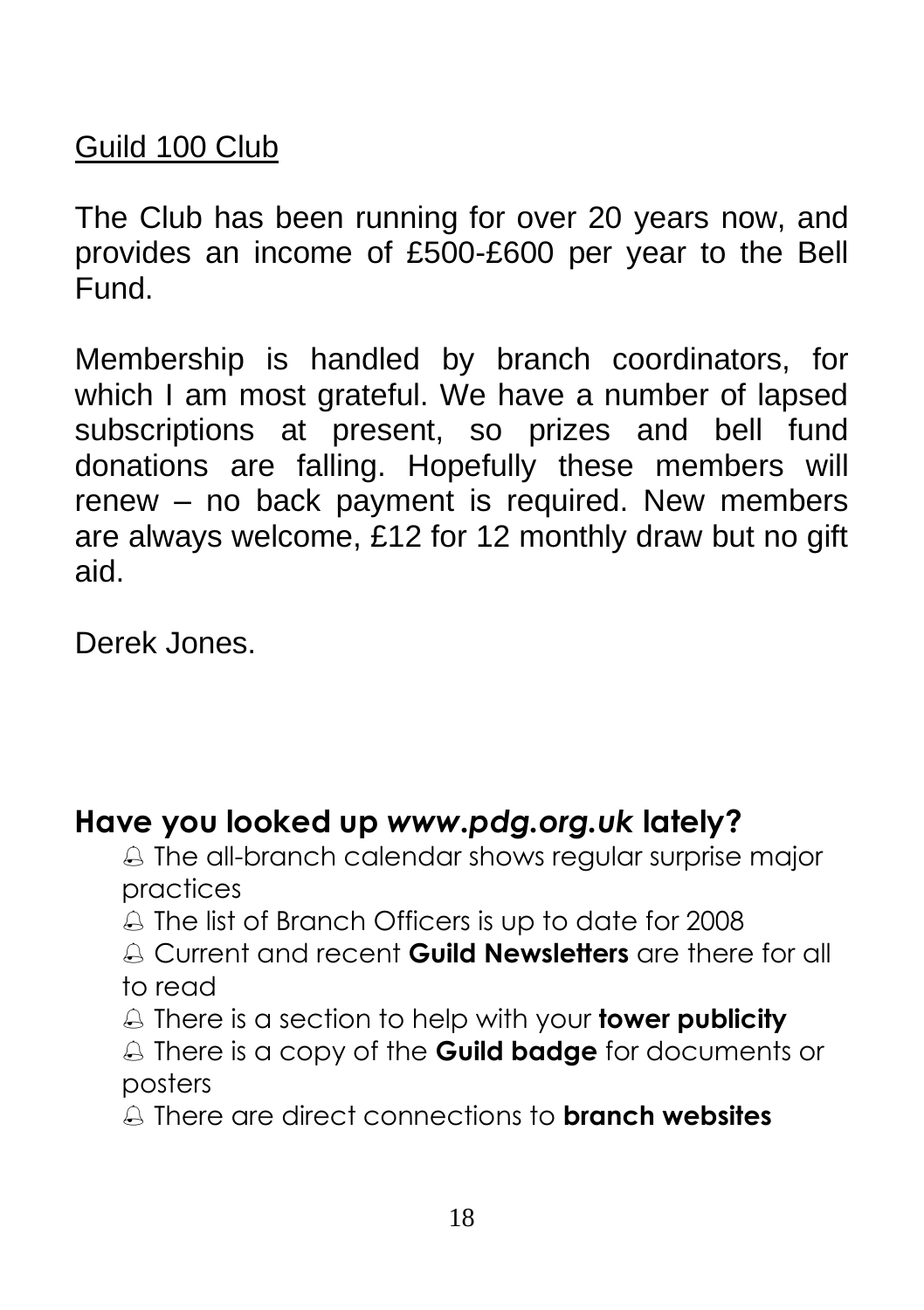#### RINGING IN CENTRAL NORTHAMPTON

Practices during July and August 2008 will be as follows:

Wednesday 2nd July - All Saints, George Row.

Wednesday 9th July - Holy Sepulchre, Sheep Street.

Wednesday 16th July - St Giles, St Giles Terrace.

Wednesday 23rd July - St Peter, Marefair.

Wednesday 30th July - St John the Baptist, Kingsthorpe

Wednesday 6th August - All Saints, George Row.

Wednesday 13th August - Holy Sepulchre, Sheep Street.

Wednesday 20th August - St Giles, St Giles Terrace.

Wednesday 27th August - St Peter, Marefair.

All practices begin at 7.45pm.

Contact Bridget Paul 01604 832291 or Colin Sampson 01604 471088 in case of queries.

If you are likely to be or are late arriving at All Saints or St Giles and the door is locked let Bridget know on 07748 864566 and someone will let you in. A door will be opened at 8pm and 8.15pm anyway for latecomers.